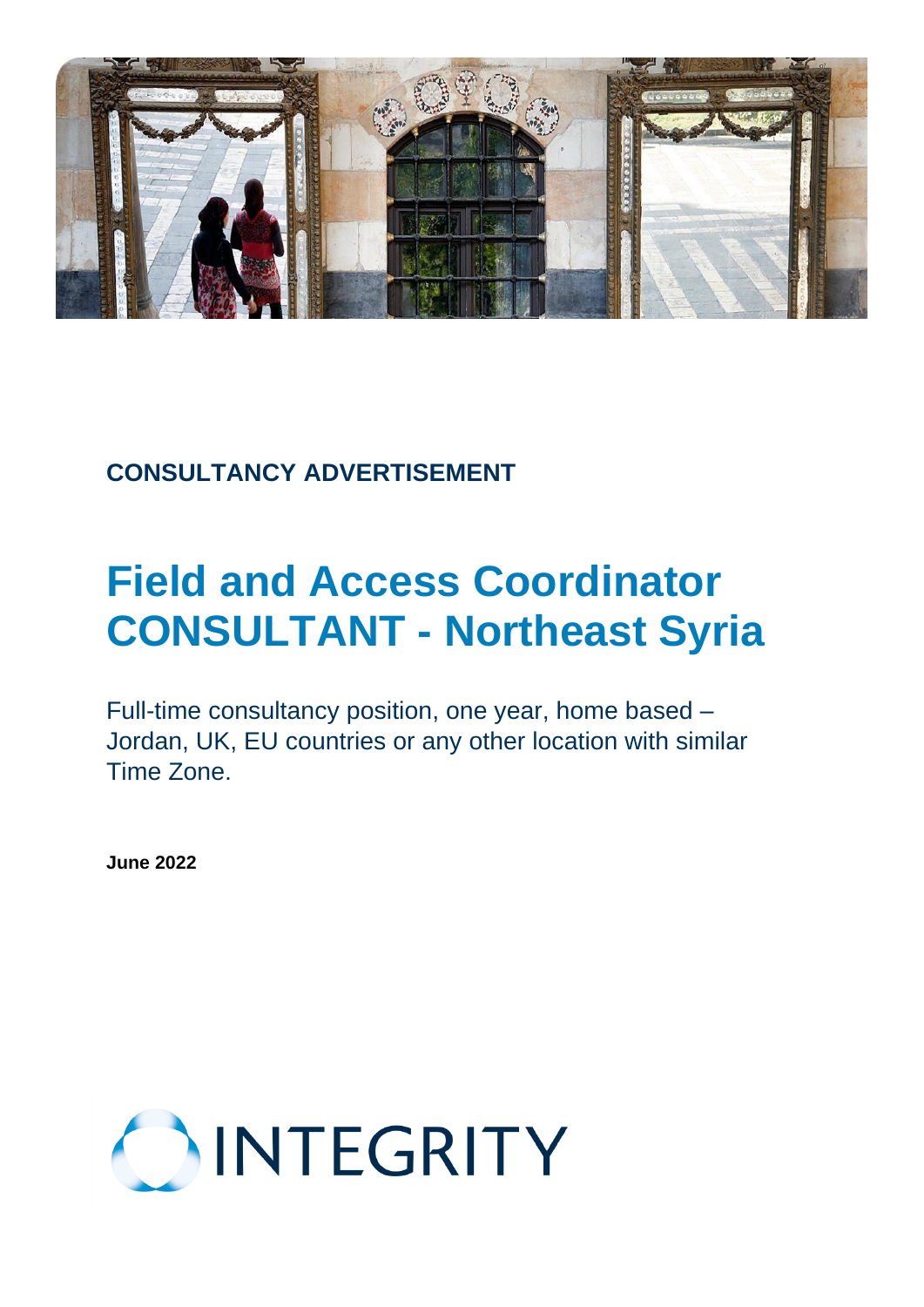

## **Introducing Integrity**

#### *Integrity is an ethical consultancy and service provider working in challenging and complex environments around the globe.*

We help our clients succeed in fragile and challenging environments while building trust and understanding as the basis for transformative change. We work across all phases of the programme and project cycle, delivering eleven complementary services: monitoring, evaluation and learning **/** data and knowledge management **/** research, evidence and analysis **/** advisory **/** project management **/** communications **/** risk management **/** technical assistance **/** capability and capacity development **/** stakeholder engagement **/** grant and fund management. Our services are underpinned by the principles on which we were founded, a commitment to providing reliable information and evidence, and expert and high-quality delivery.

Headquartered in London and Washington DC, Integrity also has offices in Jordan, Kenya, and Pakistan. Our multi-national team of over 60 deliver multi-year projects, programmes and consulting assignments to a wide range of government clients, international organisations, foundations and private sector clients.

**Vision:** Integrity sets the international standard for ethically delivered, expert services in complex and challenging contexts. Our work helps create stability, accountability and prosperity.

**Mission:** Based on evidence and learning, we help clients and communities to build trust and understanding as the basis for transformative change. We do not advocate: we listen, comprehend and recommend.

**Commitment:** Integrity upholds the highest ethical standards in our service delivery, our employment of staff and our interaction with people. Through adherence to our core values, we ensure not only that our clients receive the best possible service but that we benefit the individuals and communities amongst whom we work.

Further information about Integrity can be found at **[www.integrityglobal.com.](http://www.integrityglobal.com/)**

#### **Scope of Work**

Integrity is looking for an experienced Field and Access Coordinator to support a research and monitoring project in Northeast Syria.

#### **How the Consultant fits into the Integrity team**

The Field and Access Coordinator will deliver the following four core functions:

- 1. Lead the recruitment and training of field officers/researchers, remotely manages their operations in Syria, and ensures all duty of care procedures are followed and any incidents are reported.
- 2. Oversees access permissions for data collection in all communities in coordination with senior field monitors.
- 3. Coordinates all data collection for research and monitoring deliverables and relevant activities, including the coordination of trainings and daily/weekly briefings with the field monitors, Research Manager, and Monitoring Manager.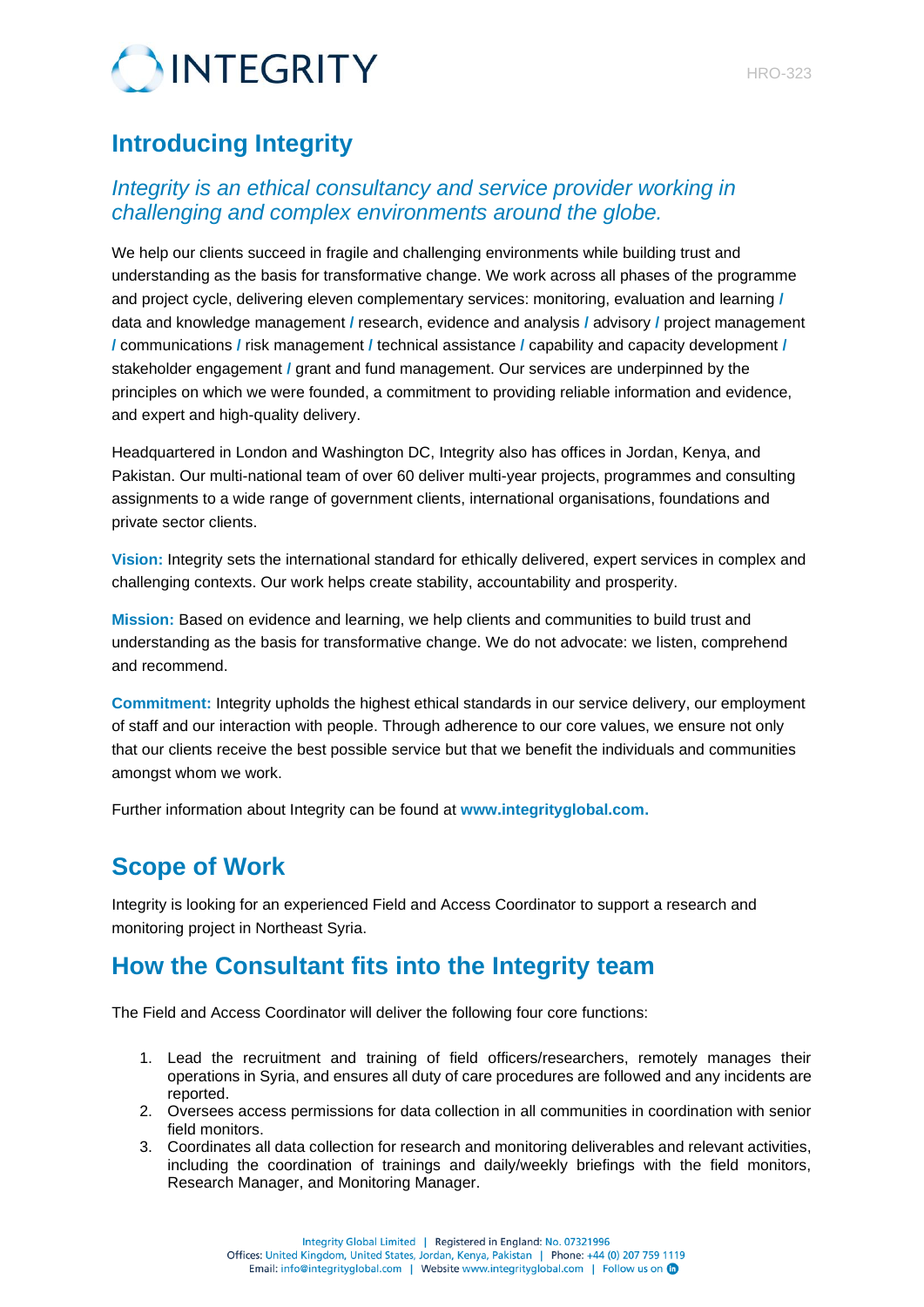

4. Conducts outreach with key informants inside Syria and organizes interviews when needed.

## **Terms of Reference**

- Recruitment and training of field monitors and researchers in Northeast Syria.
- Ensure established relations with local authorities in NES and oversee access permission for data collection in coordination with senior field monitors.
- Support with design and testing of quantitative and qualitative data collection tools (including design and testing with KoboToolbox).
- Leading on translation of tools from English to Arabic.
- Support the development of training modules and materials as needed.
- Remotely manages the field team in Northeast Syria and coordinate all data collection for research and monitoring deliverables.
- Prepare weekly/daily tasks for the field monitors based on work plans provided by the Monitoring and Research Managers and ensure seamless coordination to get information in a timely and efficient manner.
- Ensure through close monitoring and coordination that the field team follow duty of care and security protocols as needed.
- Report on daily progress of monitoring and research activities to Monitoring Manager, Research Manager, and Project Manager.
- Report on incidents at the field level to the Project Manager on a timely basis.
- Support the schedule and delivery of regular training and feedback sessions with the field team.
- Ensure timely submission of field reports.
- Review and validate the raw data before submission to Monitoring Manager and Research Manager on an ongoing basis.
- Support analysis team on clarifying and contextualizing data points and reviewing analysis reports when needed.
- Conducts outreach with key informants inside Syria, organizes interviews, and collects data on key issues when needed.
- Support the development of bi-weekly context updates/briefing covering security and governance developments in NES.
- Support Integrity's development of networks in Syria to facilitate successful scope expansion, if requested by the client.
- Other tasks as required.

## **Your Experience and Expertise**

You will have:

- A University/Diploma degree in a related field.
- Four years of experience working in international development or humanitarian aid in emergency contexts in a capacity building, monitoring, evaluation, communications, or program implementation capacity.